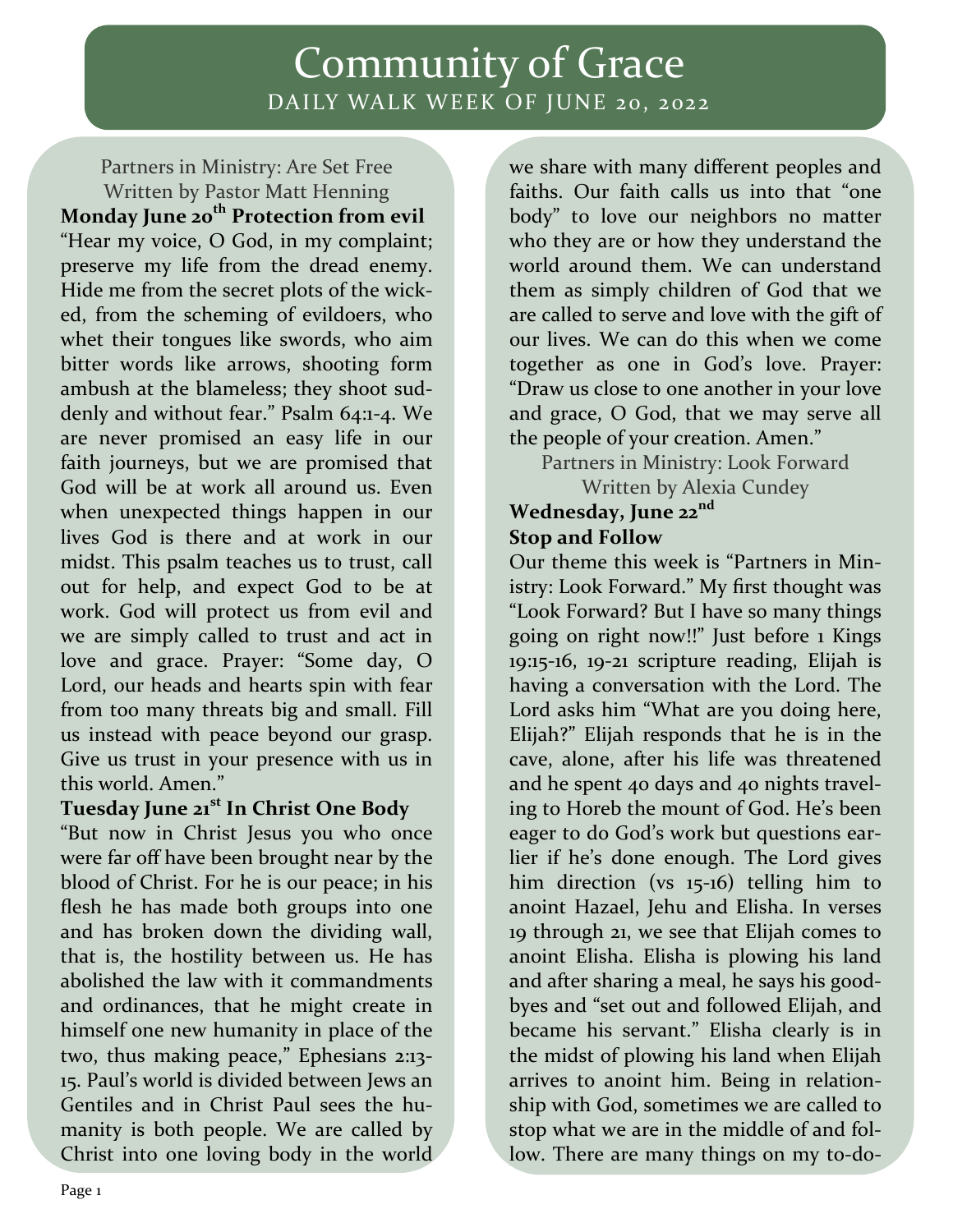## Community of Grace DAILY WALK

list but sometimes God has stopped me in mid‐list and called me to do something else on his behalf. We need to be open and willing to go where God is calling us – it could be making a phone call to some‐ one, writing a letter, sitting with someone while they share their story or it may be a life change such as taking a new job or buying a new home to share with your parents. Even when we are exhausted and think we can do no more, God is calling us to continue to love and share and fol‐ low. Prayer: Gracious and merciful God, help me to spend time with you each day and be open to your call to love those around me, share your stories and follow where you lead me. Amen

### **Thursday, June 23rd**

### **Protect Me as I walk with Thee**

Psalm 16 is a "Song of Trust and Security in God" and in the resource "Bread for the Day Year C 2022" by Augsburg Fortress they paired the hymn "Just a Closer Walk with Thee" for today. "Protect me, O God, for in you I take refuge. I say to the Lord, 'You are my Lord; I have no good apart from you.'" (vs 1‐2) Looking forward in ministry together, each of us should be making sure our to‐do‐list includes time with God in prayer, in worship, in word, in serving, in relationship and in giving. I can honestly say that I struggle with being disciplined in all these areas. I do know that if I do things with God in mind first and not myself, I experience God's protec‐ tion over me. God wants us to invite him into all areas of our lives and use the fruit of our work for God. Find time today to sing or listen to the hymn "Just a Closer Walk with Thee" and invite God into your

day‐to‐day tasks and experiences. Prayer: Jesus, my consistent walking partner, re‐ mind me today that you are with me and protect me along the way in all I do. Amen.

# **Friday, June 24th Unhindered Focus**

Psalm 16:7‐8 "I bless the Lord who gives me counsel; in the night also my heart instructs me. I keep the Lord always before me; because he is my right hand, I shall not be moved." These verses allow us to see this week's theme of "Partners in Min‐ istry: Look Forward" with a focus and un‐ divided attention toward God. As we look forward we should be aware of God's pres‐ ence and power and love weaved in our ministry at Community of Grace. I love the words Pastor Matt says at the begin‐ ning of worship each week "God has called you to this place, and I am glad you responded to that call." Each of us is called to Community of Grace to grow and transform ourselves in a closer rela‐ tionship with God and each other. Wel‐ come God's counsel as you focus on God in all you do and respond to God's call with trust and praise. Prayer: Great Coun‐ selor, thank you for always being near and may your light shine through all I do to‐ day. May I grow in trusting your call for me at Community of Grace and beyond. May my to-do-list be made with an unhindered focus on your presence with me during each task. Amen

**Saturday, June 25th Freedom to….**  Galatians 5:13 "For you were called to free‐ dom, brothers and sisters; only do not use your freedom as an opportunity for self‐ indulgence, but through love become slaves to one another." As we partner to-